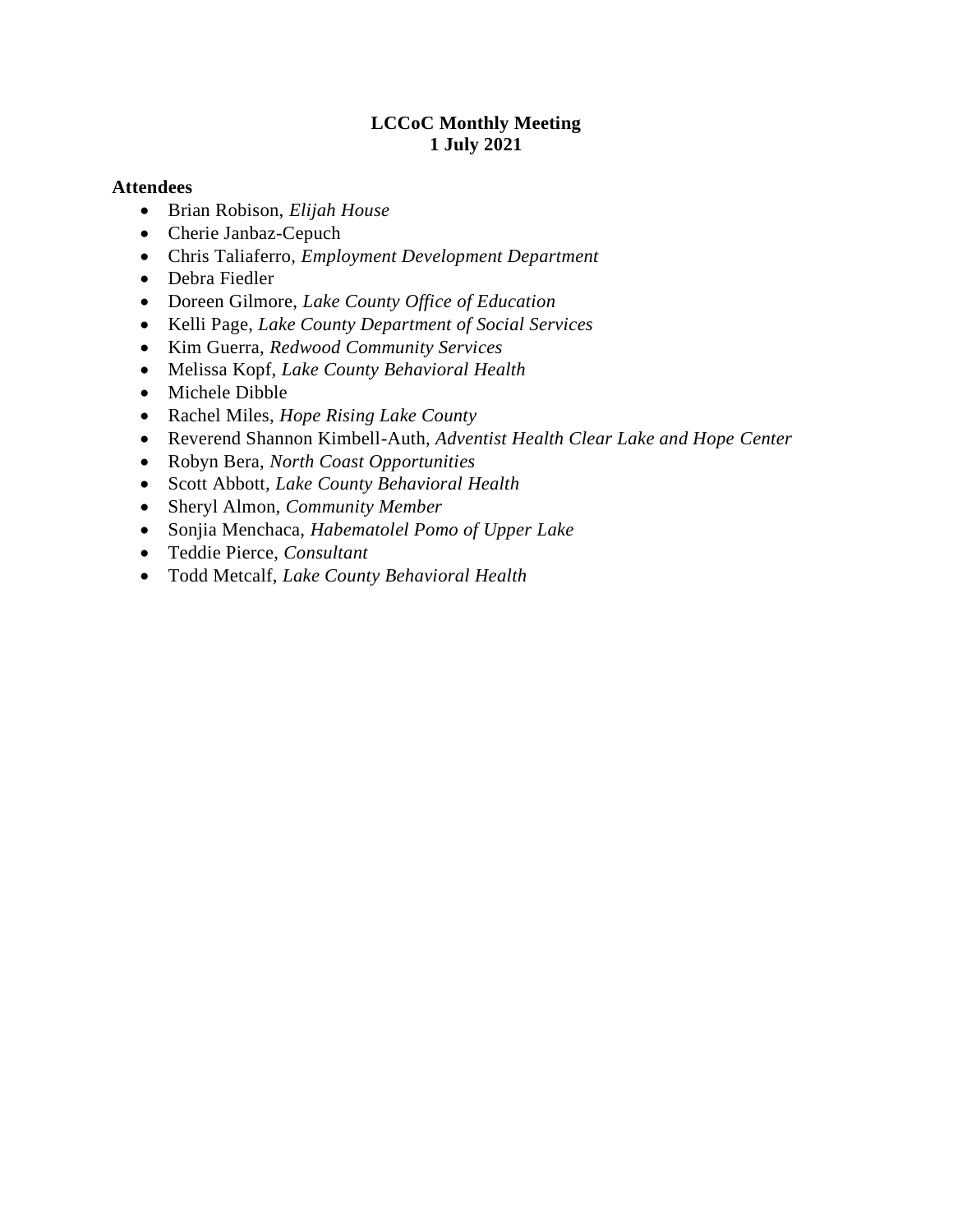# **Call to Order – 3:00 P.M.**

## **New Membership**

- Debra Fiedler
	- o From Lake County, went to college for education; worked previously for Cornerstone Village and have attended CoC meetings
	- o Recently joined up to bring Young Life to Lake County for youth; has a desire to continue to support youth in the community
- Cherie Janbaz-Cepuch
	- o Lives in Middletown; trying to work on putting a small homeless shelter on her church property, which also hosts her thrift store
	- o Is hoping to learn a lot from this body and bring vision to life
- Unanimously voted to approve

# **Member Presentation – Reverend Shannon Kimbell-Auth, Project Restoration**

- Project Restoration awarded 200K from HEAP grant
	- o Received a lot of help from Clearlake City Council, LCBH, and LCOE, among others

Project Restoration was implemented in 2017 by Adventist Health Clear Lake as a county-wide initiative that involved Clearlake city government, local law enforcement, fire district/EMS leaders and public and private community agencies to work together to better serve and empower community members experiencing homelessness achieve health, wholeness, and hope.

Pastor Shannon Kimbell-Auth **Adventist Health** 

**roject Restoration** 

Year Update

DAdvertist Health 2020 06/14/2021

o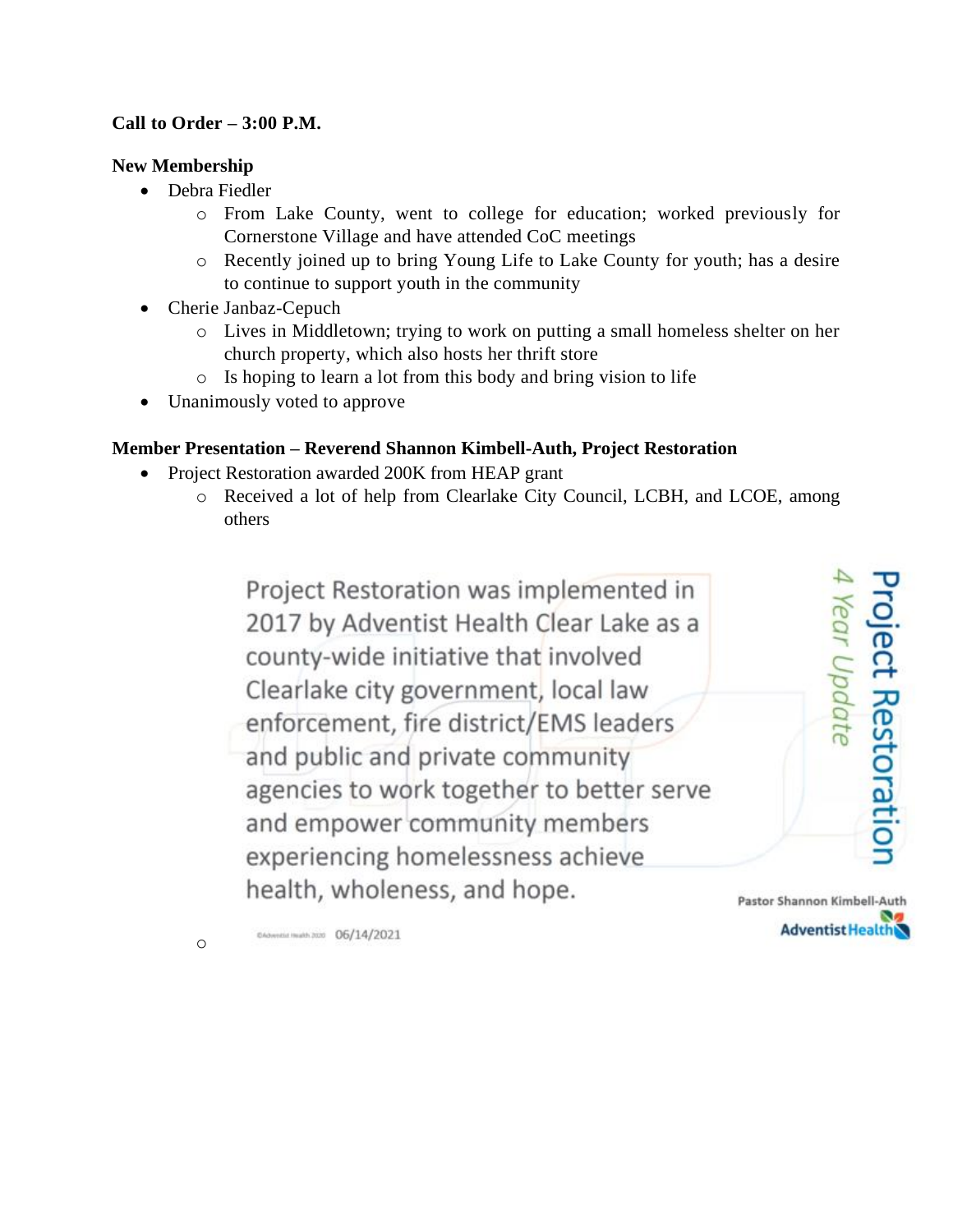Our clients each have complex medical needs that have led to frequent emergency department visits, a high number of inpatient days and often they will also have higher than usual contact with police and EMS. Our innovative Case **Management addresses** these barriers through the lens of social determinants of health.

•



Clients get to choose which social determinants of health are barriers for them in finding housing, and then we work closely with them to address these



**Originally we planned to serve** 10 people a year in our 6 bed facility. Within months we knew we could do more and expanded to 10 beds.

To date we have had 71 participants, almost twice our original estimate.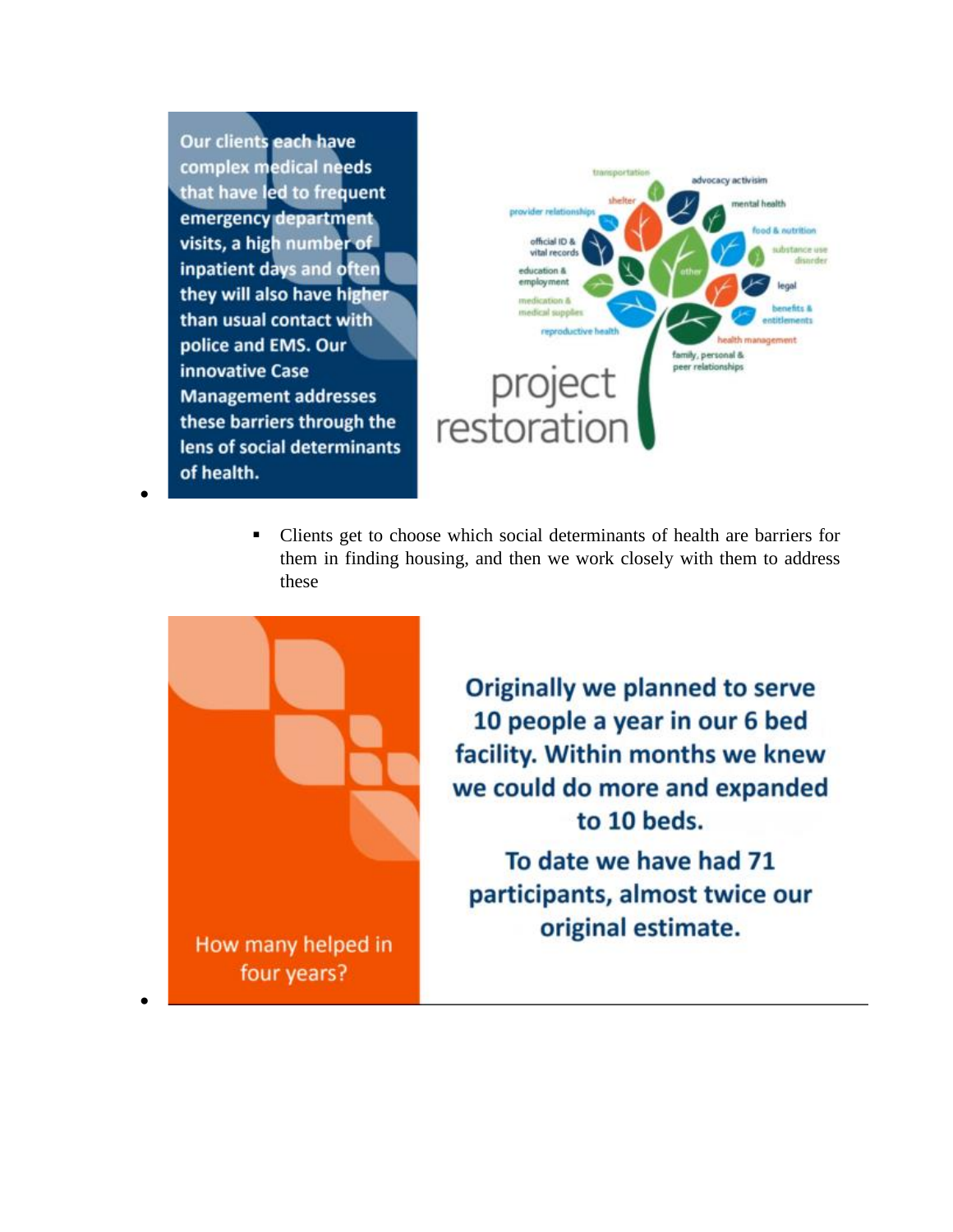

o Managed healthcare is really at the core of what is provided; many clients come directly from Adventist Health through discharge in Clear Lake and St. Helena, among others



o Non-medical agencies have also referred people for these reasons

•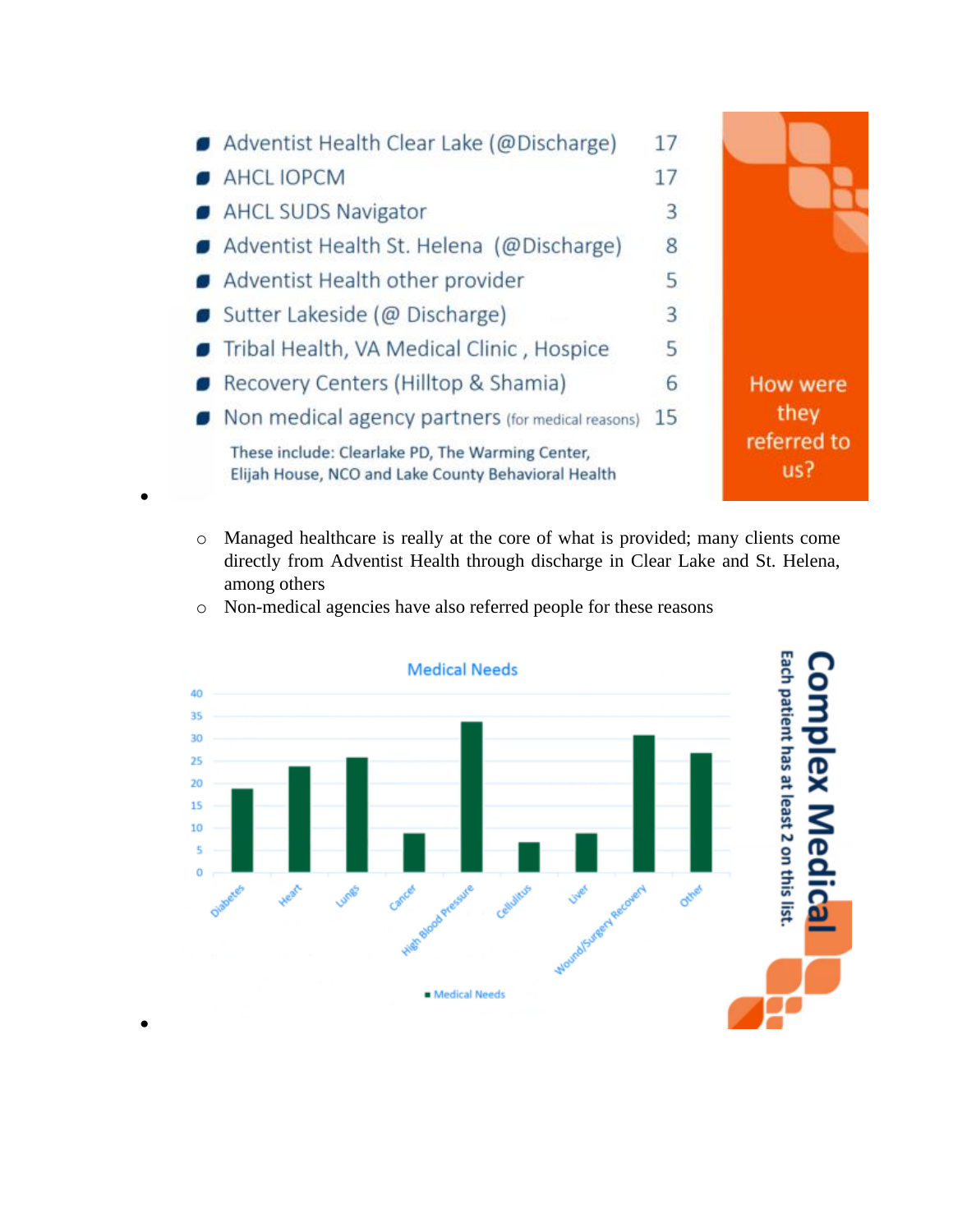|                          | Year<br>Prior | Year<br>After |             | Year<br>2<br>Prior | Year<br>2<br>After |             | Year<br>3<br>Prior | Year<br>3<br>After |             |
|--------------------------|---------------|---------------|-------------|--------------------|--------------------|-------------|--------------------|--------------------|-------------|
| <b>ED Visits</b>         | 68            | 32            | down<br>53% | 48                 | 43                 | down<br>10% | 24                 | 15                 | down<br>38% |
| Inpatient<br><b>Days</b> | 211           | 55            | down<br>74% | 127                | 81                 | down<br>36% | 87                 | 37                 | down<br>57% |
| <b>Clinic</b><br>Appts.  | 330           | 413           | up.<br>20%  | 160                | 415                | up<br>61%   | 67                 | 191                | up<br>65%   |

#### **Process Measures: Health Care**  $1 - 1 - 11 - 11$

<sup>1</sup> This chart represents 45 patients for whom we have full year of data before and after intervention, to date we have had 71 patients  $\overline{6}$ 

o Try to quantify an improvement in quality-of-life

•

•

- o This data helps to measure days spent in the hospital and clinic appointments
- o Want to see clinic appointments going up to increase preventative rather than reactionary or emergency care



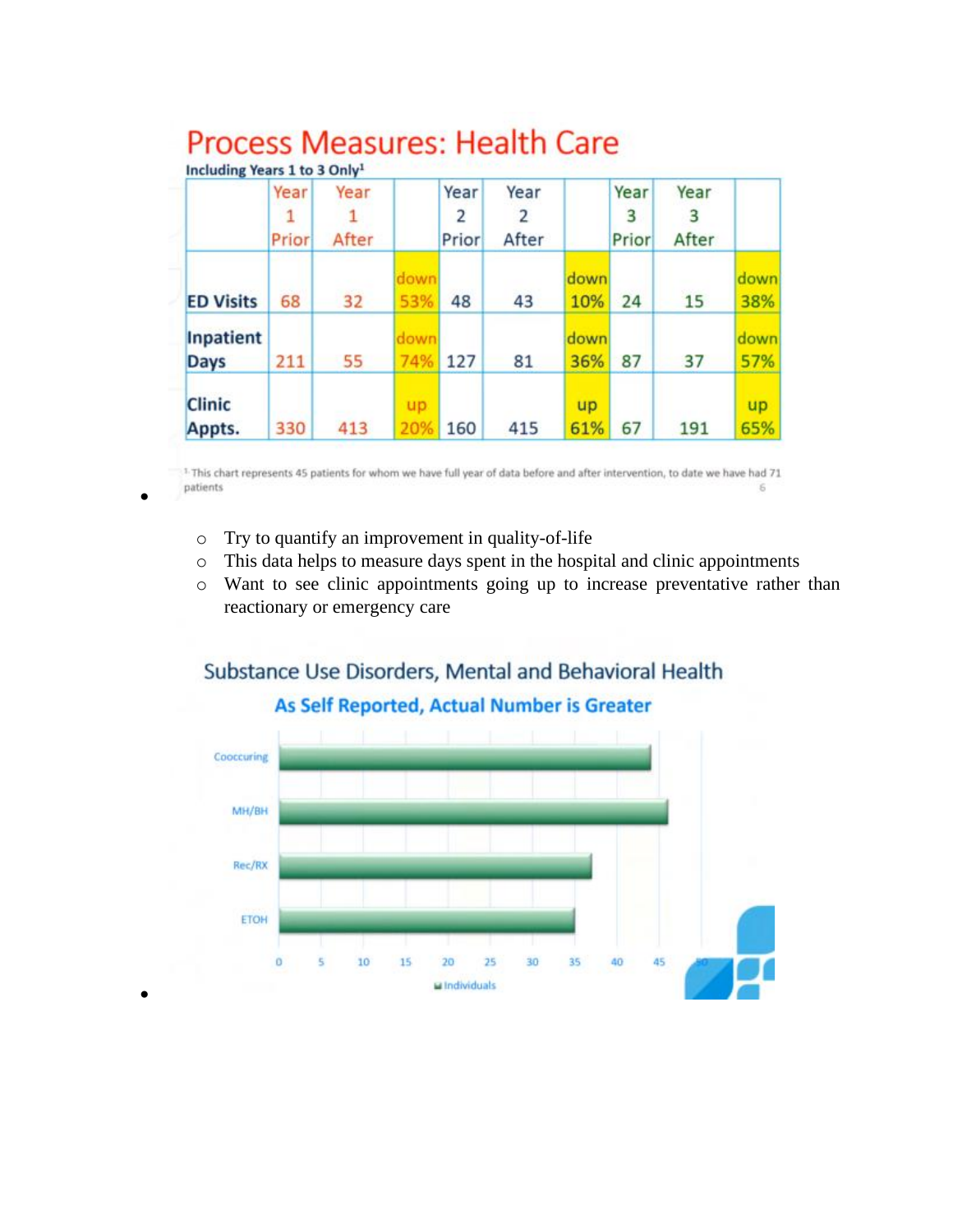# **Process Measures: Law Enforcement**

**Including Years 1 to 3 Only** 

|                     | Year<br>1<br>Prior | Year<br>After |             | Year | Year<br>2<br><b>Prior</b> After |             | Year<br>3 | Year<br>3<br>Prior After |                          |
|---------------------|--------------------|---------------|-------------|------|---------------------------------|-------------|-----------|--------------------------|--------------------------|
| Jail<br><b>Days</b> | 101                | 62            | down<br>39% | 164  | 3                               | down<br>98% | 7         | 92                       | see<br>note <sup>2</sup> |
| <b>CLPD</b>         | 101                | 28            | down<br>72% | 343  | 32                              | down<br>91% | 89        | 17                       | down<br>81%              |
| EMS <sup>3</sup>    | 104                | 10            | down<br>90% |      |                                 |             |           |                          |                          |

<sup>2</sup> Does not represent pattern, only one person had jail days in year after intervention <sup>3</sup>We do not have EMS data for years 2 and 3

- Significant decrease in encounters with law enforcement  $\circ$
- 71 People: 45 men and 26 women ٠
- Age at entry: Average age is 57; Eldest was 86; youngest was 19 ٠
- ٠ 7 People reported being a Veteran
- ٠ 22 of 44 reporting living more than half or all of their lives in Lake County. Of the 44 reporting number of years in Lake County the average length of time living in Lake County is 25 years

**Demographics** 

- 60% (43 out of 71) of our patients have family living in Lake County ٠
- 96% (68 out of 71) have a city in Lake County they identify as home ٠

Where is home by Lake County Districts?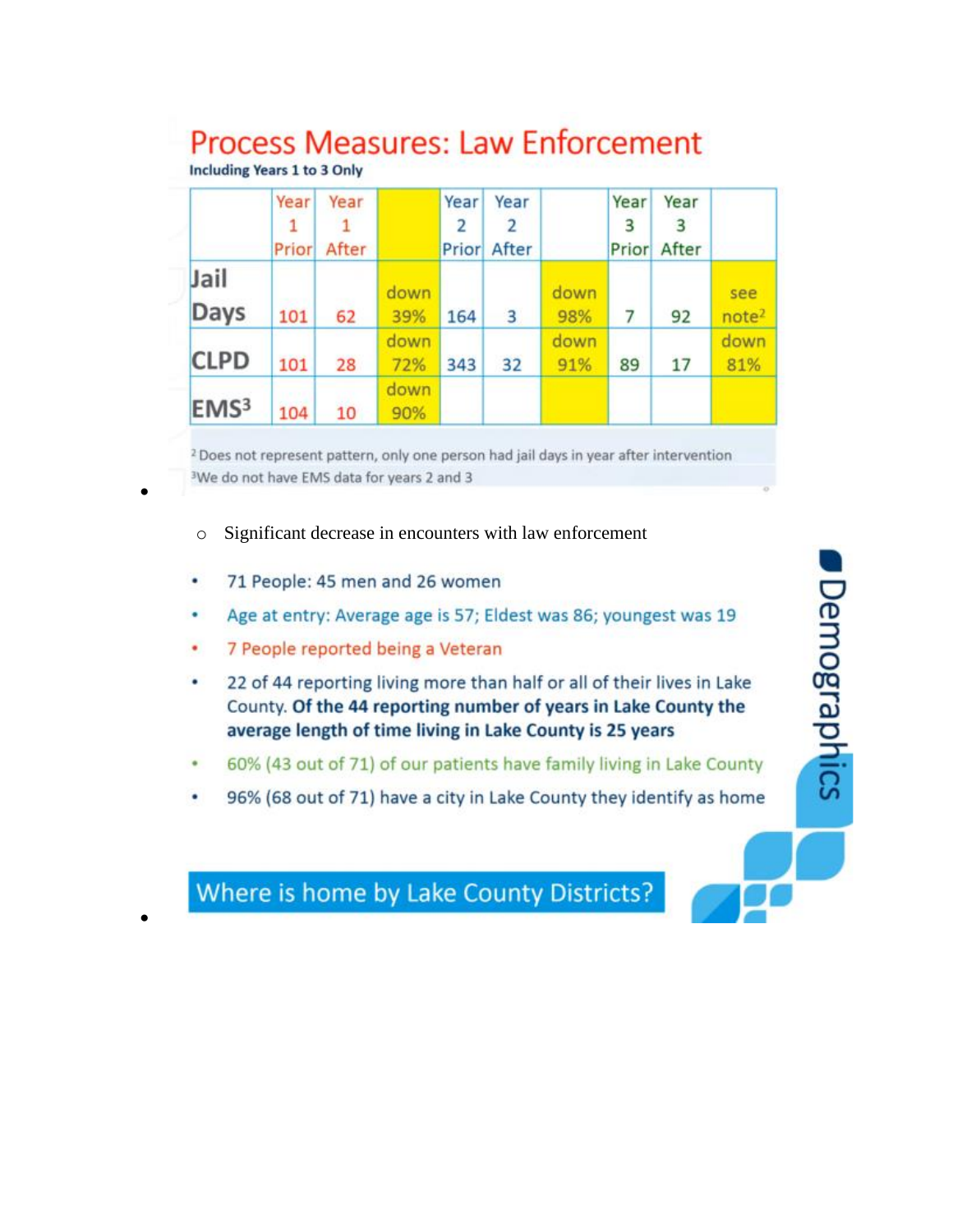#### **WHERE IS "HOME" FOR OUR 71 PROJECT RESTORATION CLIENTS?**



13%

з

District 1 includes the South County communities of Middletown, Hidden Valley, Anderson Springs, Lower Lake, and portions of Clearlake

District 2 includes most of the City of Clearlake, and areas east.

District 3 Northshore communities of Spring Valley, Clearlake Oaks, Clearlake Park (north of the City Limits), Glenhaven, Lucerne, Nice, Upper Lake, Blue Lakes and Lake Pillsbury.

District 4 includes Lakeport, Scotts Valley, Finley, Lampson Airport Area, Riviera Heights, Highland Springs, and most of Big Valley. The 4th Supervisorial District includes the largest agricultural area in Lake County.

District 5 includes Kelseyville (town and general area), Riviera West, Clear Lake Riviera, Buckingham, Loch Lomond, and Cobb.

# PIT Count, Lake County & Project Restoration Racial/Ethnic Dashboard

PIT Count: Point in Time Survey mandated by Federal Government to count on one day per year the number of people experiencing homelessness in a set location. These number are from Lake County's survey January 2021.

| <b>Ethnicity</b>                       | PIT #<br>Counted | % of PIT | <b>Lake County %</b> | % of PR | <b>PR 71 counted</b> |
|----------------------------------------|------------------|----------|----------------------|---------|----------------------|
| Non-Hispanic/Non<br>Latino             | 204              | 79%      | 68.9%                | 67%     | 48                   |
| Hispanic/Latino                        | 54               | 21%      | 22%                  | 14%     | 10                   |
| Mixed/Other                            |                  |          | 4.7%                 | 18%     | 13                   |
| Race                                   | # Counted        | % of PIT | <b>Lake County %</b> |         |                      |
| White                                  | 172              | 66%      | 87%                  | 67%     | 48                   |
| American Indian/ or<br>Alaska Native   | 58               | 22.5%    | 4.5%                 | .5%     | 4                    |
| Black/<br>African American             | 9                | 3.5%     | 2.1%                 | 1%      | 7                    |
| Native Hawaiian or<br>Pacific Islander | 5                | 2%       | .3%                  | 0%      | 0                    |
| Asian                                  | 0                |          | 1.4%                 | 0%      | $\mathbf 0$          |
| Multiple/Other                         | 10               | 4%       | 4.7%                 | 16%     | 12                   |

599

**bservations on Equity** PIT Count Racial Ethnic data is ermined by Federal policy. eral policy defines "Hispanic" not i race, but solely as an ethnicity.<br>rican American'' is solely listed as ce option, but not ethnicity. rescribes that Hispanics can, in , be of any race. But according to PEW Research Center Two-Thirds Hispanic Adults say being Hispanic art of their racial background. v can we work to improve this a with an eye toward equity and eral policy?

o May want to do more outreach for Native populations; one reason for this lower proportion may be because we manage care through Adventist Health and tribal members often prefer to seek care through Tribal Health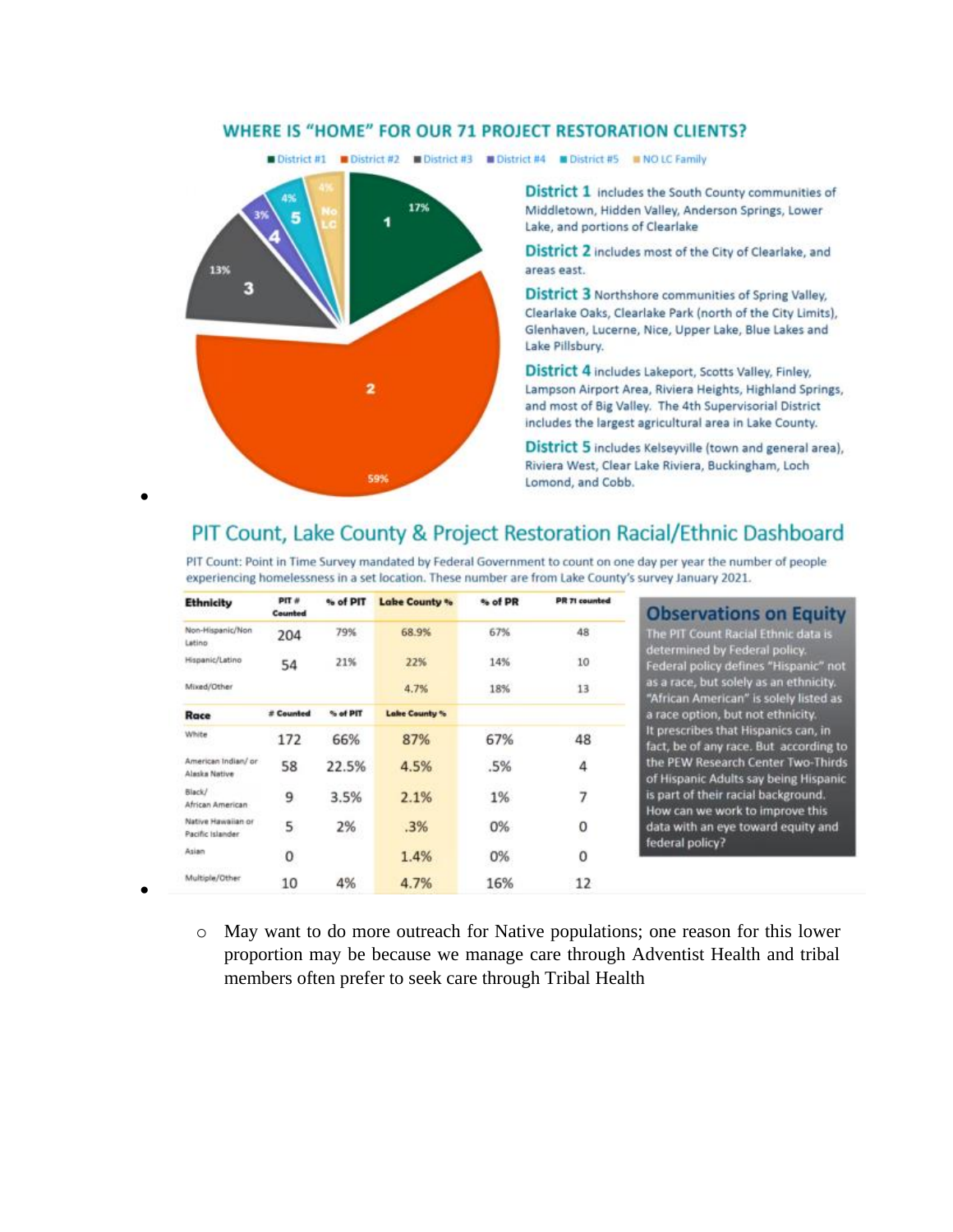

"Nothing I have in my black bag improves the health of a homeless person ... other than housing."

-Dr. Joshua Bamberger

# Housing is Health

# 10,202 days of beds provided for recuperation & health stabilization.

- 35 sustainably housed, post health stabilization
- 5 currently reside at Restoration House, (2 recently housed and 2 coming in this week)
- 9 discharged to SNF or hospital, needing HLOC
- 8 left to partner program (eg Hope Center, Elijah House, etc)
- 1 died at Restoration House (10 have passed since leaving)
- 13 left incomplete, not health stable, unhoused
- o Of the people who passed since leaving, only one was unhoused; the others were safely housed, reconnected with loved ones, and with their pain managed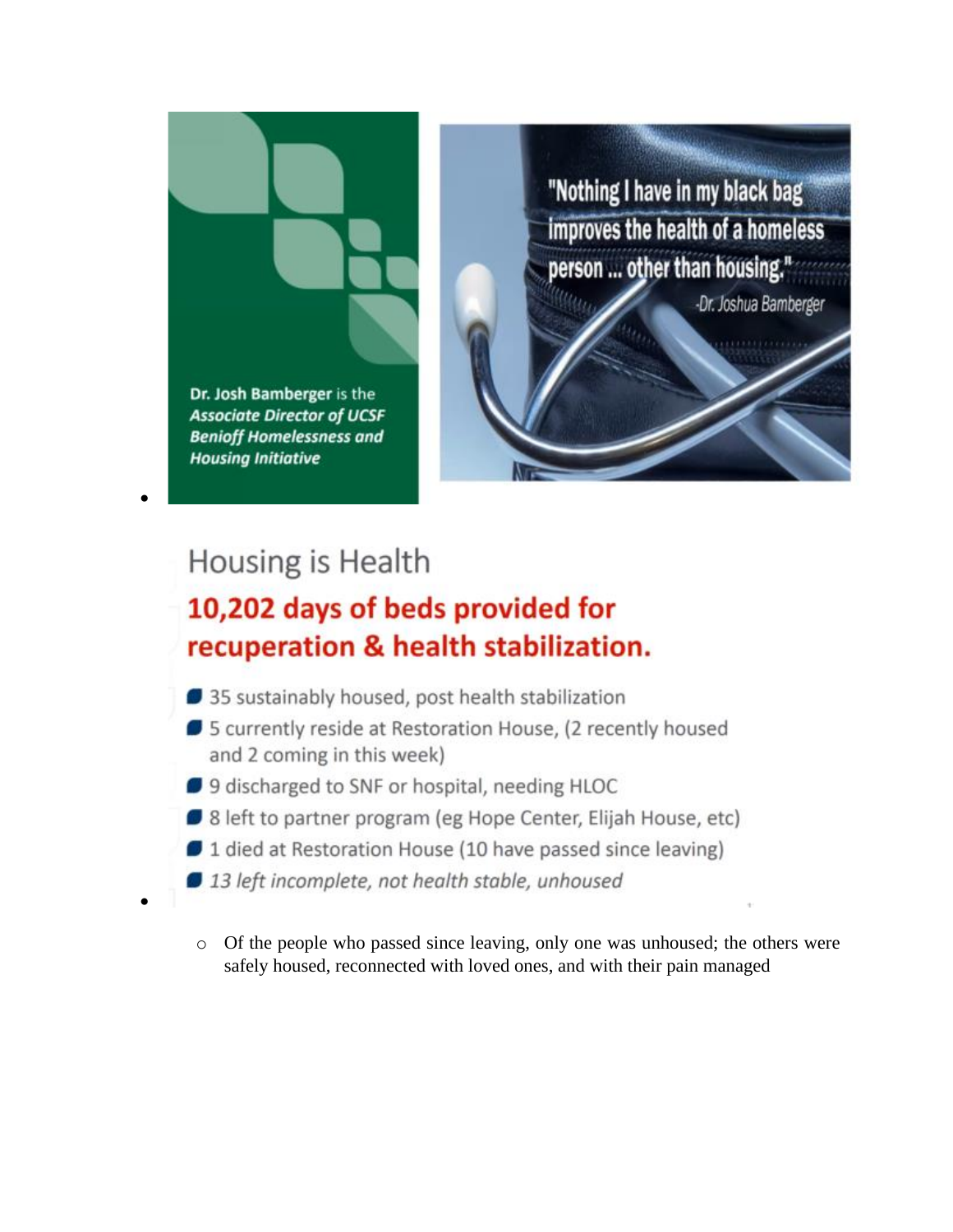# Project Restoration at-a-glance **Staffing**



- o Hoping to announce next month that we are 24/7 staffed and can accept a broader range of patients
- o Two full- and part-time positions open
- •

•

#### **Motions**

#### *Grant Selection Committee*

o

o

- Chris asks Doreen to share the new verbiage in the by-laws with regards to the Grant Selection Committee and chair position
- Was removed from Performance Review and made its own section
- Can add more as the year progresses as needed



- o Will be adopted in its final form in the next meeting to be signed
- Motion to vote in Sheryl as Grant Selection Committee chair
	- o No objections; will be voted in next meeting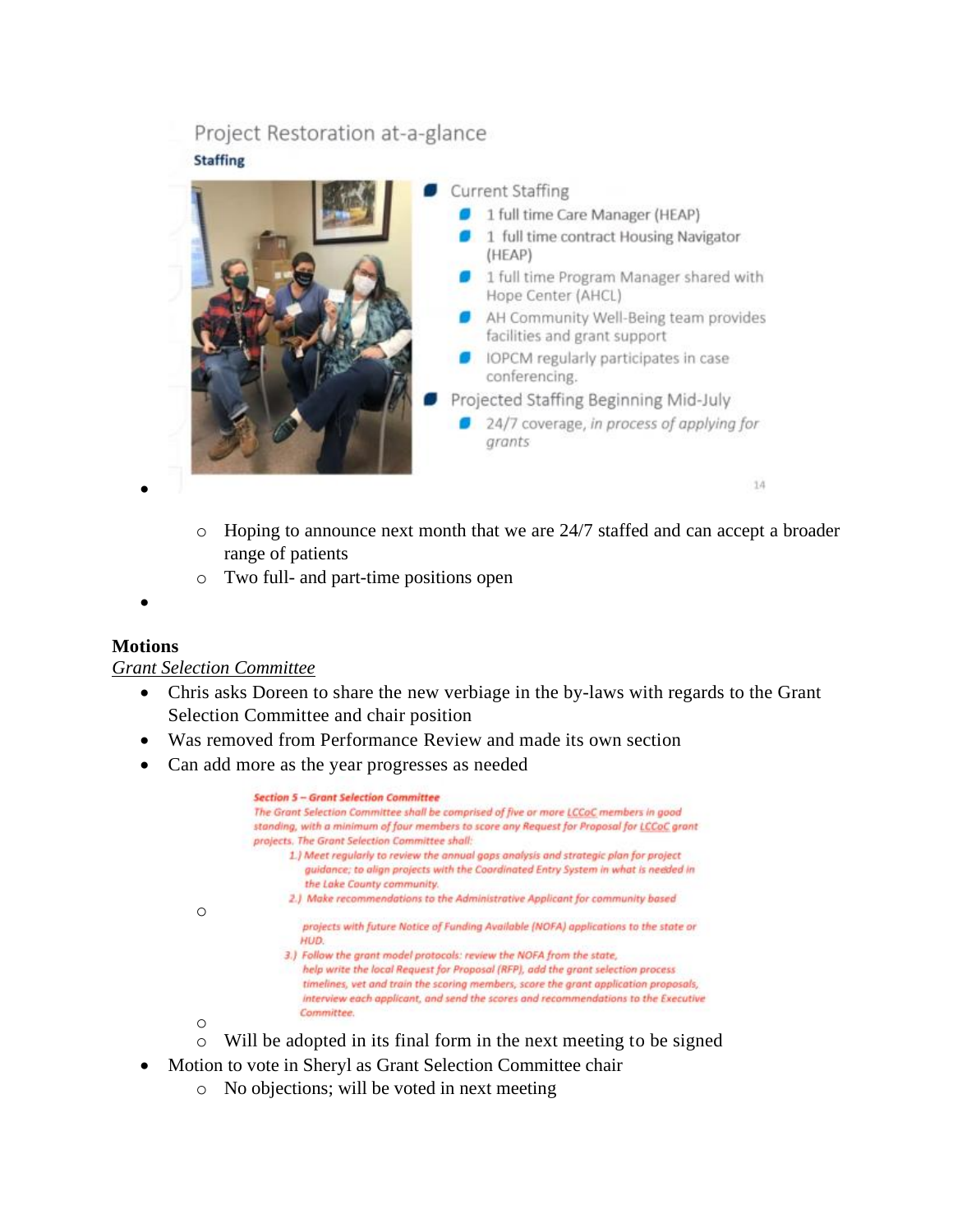#### *June Meeting Minutes*

• Adopted with no amendments

#### *Grievance Procedure*

- Doreen notes that it was sent out 30 days ago and they received no feedback
- Unanimously adopted

### **CoC Committee Updates**

•

# *Doreen Gilmore, Strategic Planning*

- Have been working on gaps analysis to be presented next month in August
- Sharing what we need, and in October and November will put out a survey to prioritize the needs that we find
- Will update survey information subsequently for coordinated entry

### *Brian Robison, HMIS Committee Chair*

• Presentation courtesy Teddie

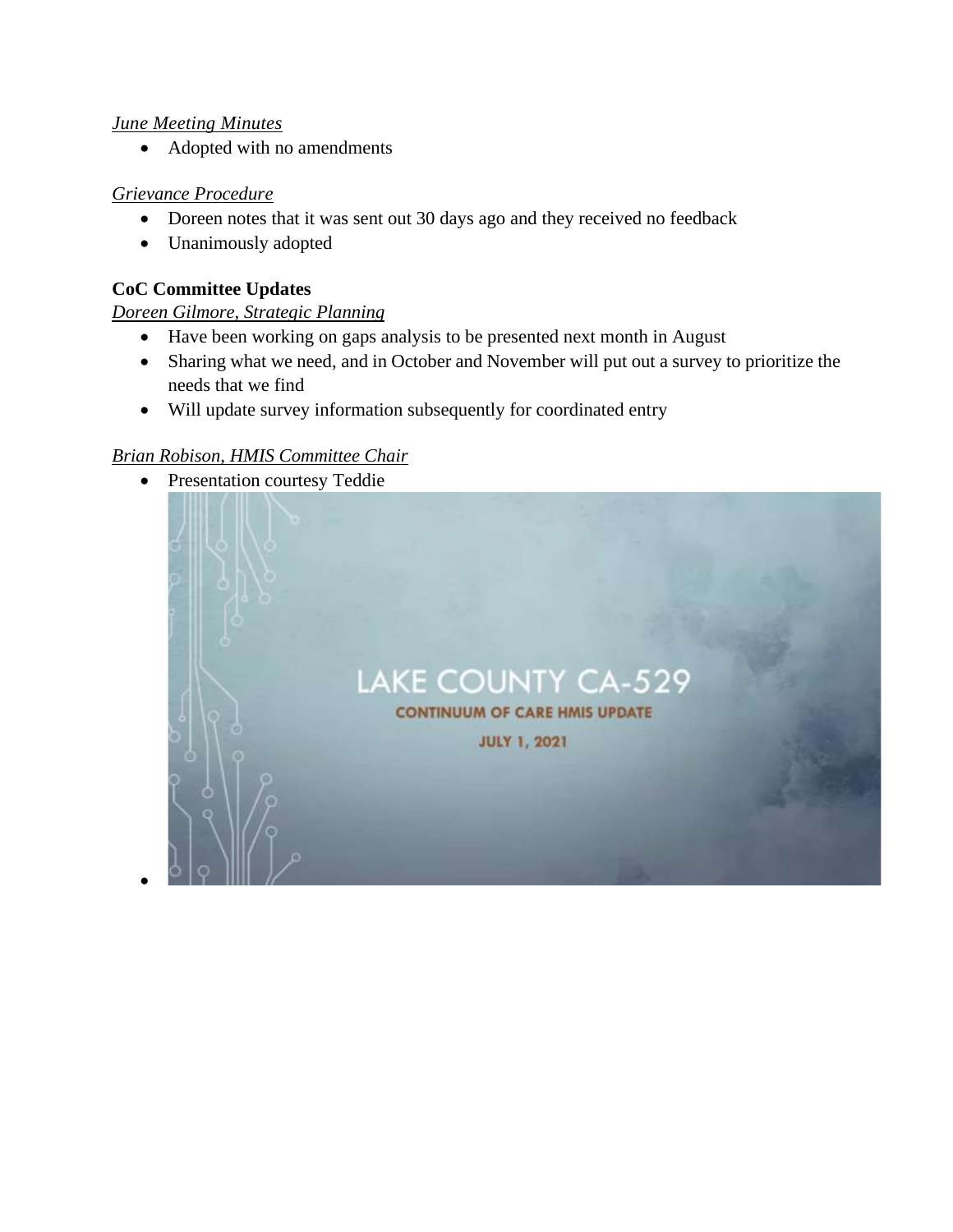

- o Coordinated entry vulnerability tool officially completed
- o Emergency housing vouchers (40) are beginning to go through housing authority
- o Melissa has been building out emergency housing voucher form; LCBH is prorotyper with training on July 14<sup>th</sup> for any agency in the HMIS system
- o Will be rolled out in August for full coordinated entry system
- o Another intermediate user training will be mid-July to keep data quality going
- o Homeless Data Information System has been completed for Lake County and can be viewed online with many datapoints, demographics, service deliveries, etc.
- o One thing continually worked on is Affirmative Marketing, a way in which people who are less likely to hear about these services can be specifically-targeted
- o Joe Colletti, a policy expert in Southern California, has been utilizing Lake County as an exemplary standard for the digital PIT count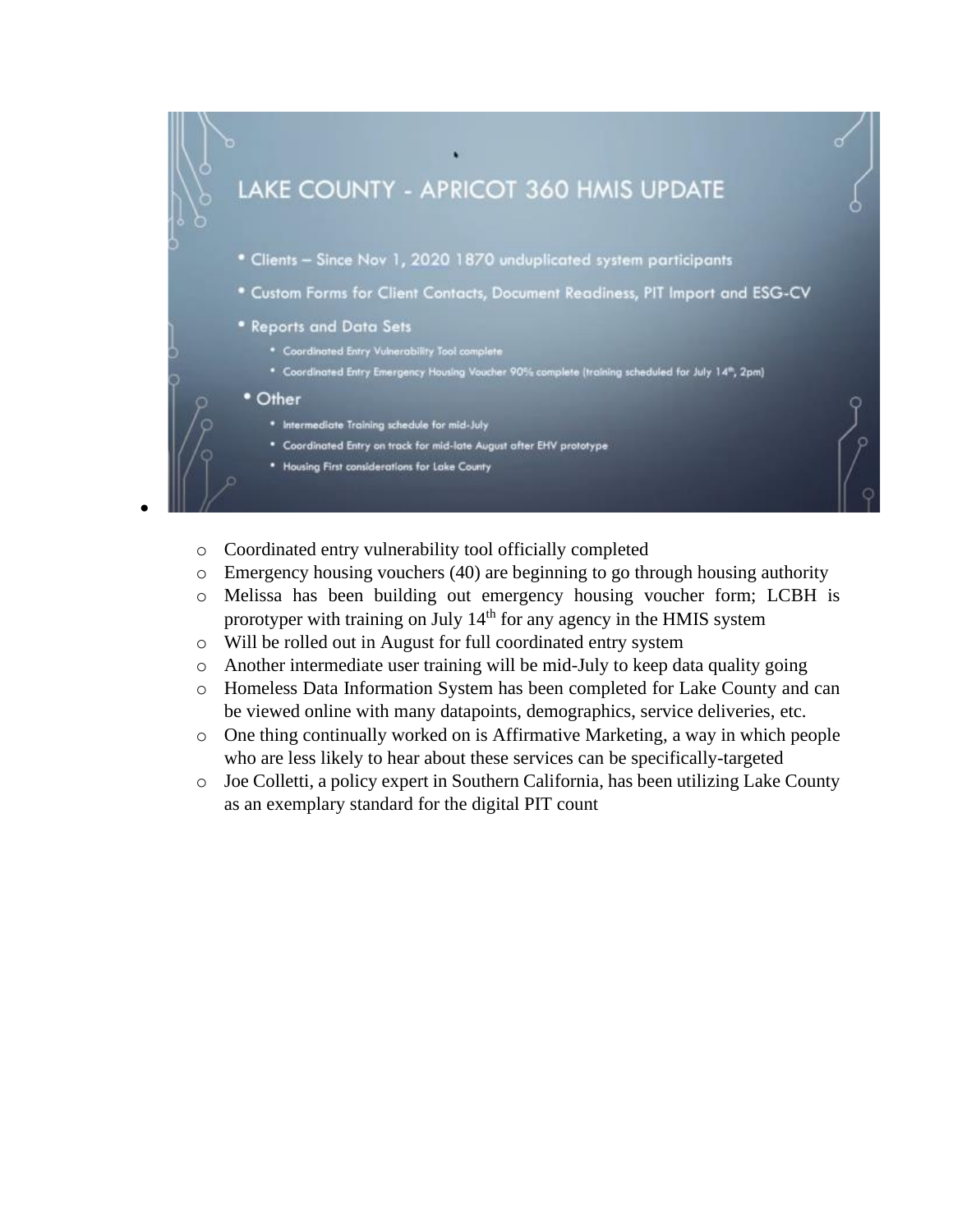|   | LAKE COUNTY - DEMOGRAPHICS COMPARISON |              |      |           |  |
|---|---------------------------------------|--------------|------|-----------|--|
| p | <b>Lake County</b>                    | Unduplicated | 1870 |           |  |
|   | HMIS Data at July 1, 2021             |              |      |           |  |
|   |                                       |              |      |           |  |
|   | Gender                                | July 1st     |      | Apr 1st   |  |
|   | Male                                  | 953          | 51%  | 51%       |  |
|   | Female                                | 904          | 48%  | 48%       |  |
|   | Data                                  | 16           | 1%   | 1%        |  |
|   | Ethicity                              |              |      |           |  |
|   | Non-Hispanic                          | 1410         | 75%  | 75%<br>ó. |  |
|   | Hispanic/Latino                       | 418          | 22%  | 22%       |  |
|   | Data Missing                          | 38           | 2%   | 2%        |  |
|   | Gender                                | 69           | 4%   | 66        |  |
|   |                                       |              |      |           |  |
|   | Race                                  |              |      |           |  |
|   | American in                           | 282          | 15%  | 13%       |  |
|   | White                                 | 1303         | 70%  | 70%       |  |
|   | Black                                 | 132          | 7%   | 5%        |  |
|   | Other                                 | 127          | 7%   | 12%       |  |
|   |                                       |              |      |           |  |

- o Sandra has been very helpful about counting service-connected individuals
- Brian adds that the decision to take on the emergency housing voucher support was a bold move; is a lot of work, and we are grateful to those who are facilitating this
	- o Scott notes that we are developing MOU with LFRC by the end of the month
	- o Kelli doesn't have anything else to add; MOU must be in place before moving forward, and then the next big piece is deciding which services we are going to be providing at the CoC level
- Brian also touches on access points

•

- o If operator is central authority, access points are geographically distributed around the county
- $\circ$  Two levels, of which we're doing a dry run with emergency housing vouchers
- o In order to make coordinated entry a complete process, will need a significant number of to-be-determined access points around the county
- o First step is to gauge interest through emergency housing vouchers; from there will proceed to trying to get commitments
- o Hope is for training to occur during third week of August; email will go out soon
- Teddie adds that we are trying to figure out how to comply with Housing First while still being realistic about the barriers we face in this county; will need to be a separate Housing First policy written and adopted
	- o Trying to apply a checklist system to a philosophy, which is hard to do
	- o Becomes an advocacy piece at the state level; has gotten confirmation that no one should be here monitoring anytime soon
	- o Whatever policy gets developed and approved by the CoC needs to be congruent with the services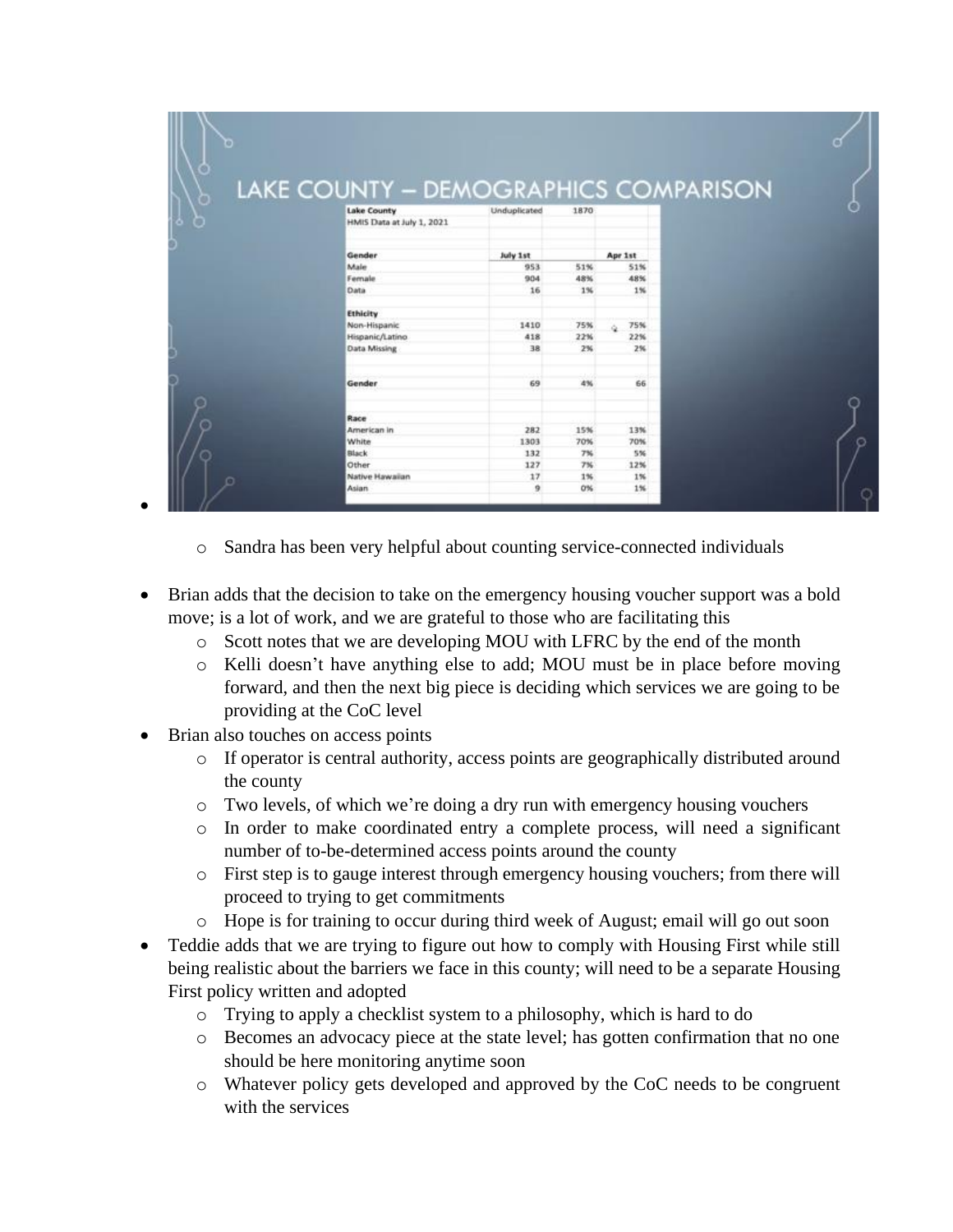### *Rev. Shannon Kimbell-Auth, PIT Count and Interfaith Committee*

- Announced that this year's PIT count will be Thursday, January  $27<sup>th</sup>$
- PIT Count meetings for the next couple months are on the  $3<sup>rd</sup>$  Mondays at 1:00
- Next meeting is July  $19<sup>th</sup>$
- Have already started forming sub-committees; will be assigning people to these
	- o Katie Ray will lead Tribal subcommittee
		- Wanting to tighten up how we assess these tribal connections
		- Didn't get consistent answers, and will hopefully improve this
		- o Tina will lead HIC subcommittee
		- o Faith will lead equity and incentives
		- o Carrie from LCBH will lead meals
		- o Need education and law enforcement subcommittee leads
- Last year was the first year we did Miracle Messages, and there is one man who has been reconnected to family that Pastor Shannon has known and helped for years
	- o Moved back north with his family, is connected to services, and et cetera
	- o All because we used a purely digital platform and we are truly helping individuals
- Shannon asks Chris if she needs to resign as chair of Interfaith Committee so that her replacement can step up and run with it
	- o Chris accepts her resignation
	- o Sheryl nominates Debra Fiedler, and Pastor Shannon adds recommendation
	- o Debra accepts and is excited for this opportunity
	- o Will be voted in officially next meeting; will also be on executive committee

#### *Sheryl Almon, Grant Selection Review Committee*

- Have recruited people and had an introductory session
- Have one more training session currently scheduled
- Have also agreed to be fully transparent and all information reviewed will be shared freely with applicants and CoC
	- o Only components not shared with applicants are real-time and oft-changing interview questions
- Schedule will be posted within a week and will be online now that she is officially chair

# **New Business and Organizational Announcements**

- 100-Day Challenge
	- o Per Melissa's report-out, 18 people have already been housed
	- $\circ$  Housing subcommittee / working group is holding a landlord meetup on July 15<sup>th</sup> at 6:00, sponsored by Pastor Shannon and her team
		- Is meant to be a hybrid model; Shannon has already printed postcards
		- **•** Depending on how many people are coming, the intent is to have it at Hope **Center**
		- All agencies with housing navigators can also have a housing navigator or executive present or attending via Zoom